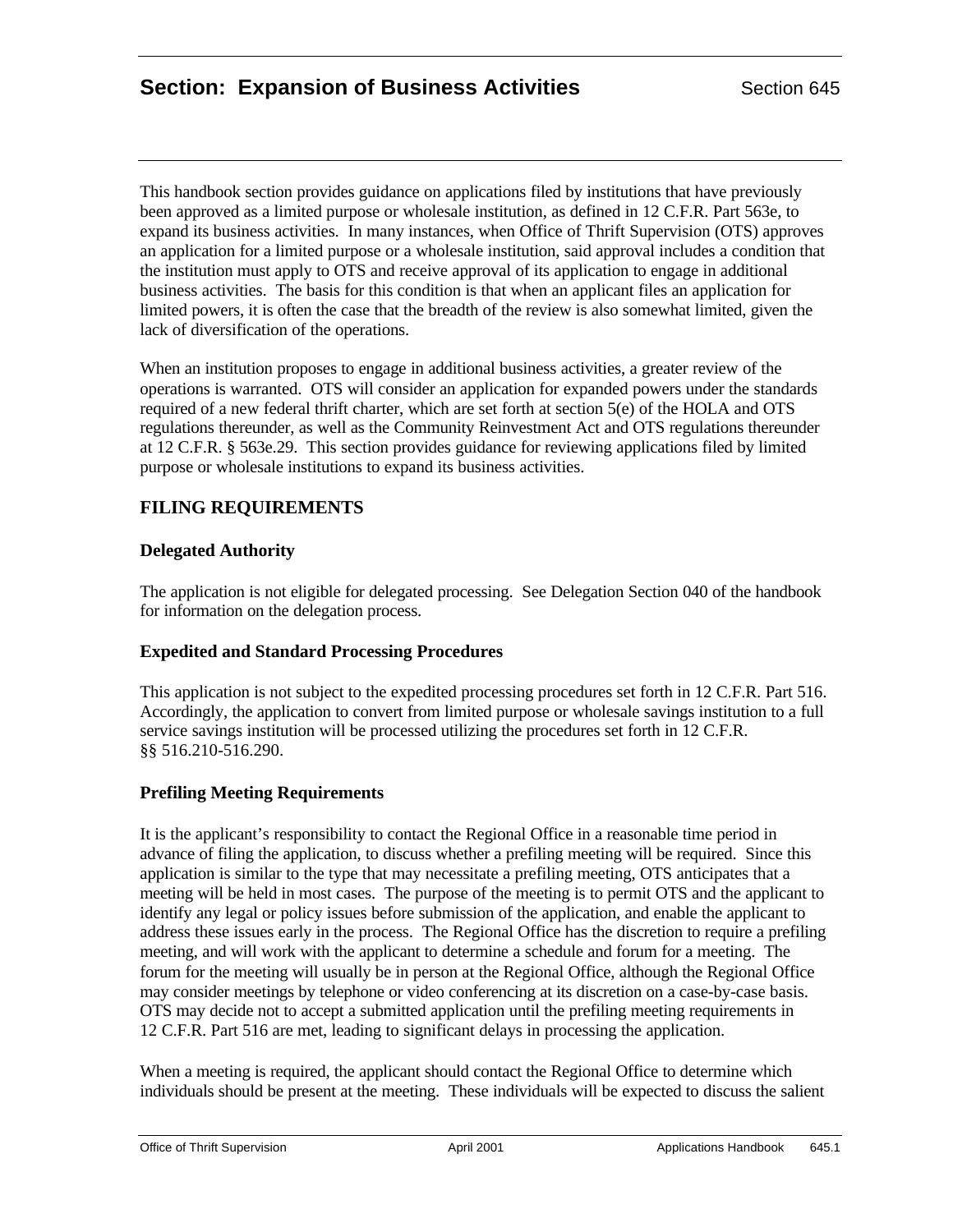aspects of the proposed transaction. The applicant must submit a draft business plan to the Regional Office prior to the meeting in a time frame in advance of the meeting acceptable to the Regional Office. At a minimum, the plan should:

- Describe clearly and completely the projected operations and activities;
- Provide financial projections for a three-year period;
- Discuss the associated risks and the impact of the additional business activities on the institution;
- Identify any additional directors and/or senior executive officers that will be appointed as a result of the new activities, with documentation to support that these individuals have the required qualifications and experience to prudently oversee the resulting operations; and
- Demonstrate how the charter will serve the credit and lending needs in its target market.

#### **Information and Form Requirements**

The applicant must file the application with the appropriate Regional Office and the Applications Filing Room (AFR) in OTS-Washington in accordance with 12 C.F.R. Part 516. The applicant is required to file the original and two copies of this application with the appropriate Regional Office, and file three copies with the AFR. Four additional copies should be sent to the Regional Office for transactions subject to the Bank Merger Act. The original filing, all copies, and all exhibits and other pertinent documents must be clearly marked and captioned as to the type of filing. One copy must contain original signatures on all executed documents. See Application Filing Requirements in Section 010 of this handbook.

As the application will be reviewed under Section 5(e) of the HOLA and OTS regulations thereunder, as well as the Community Reinvestment Act and OTS regulations thereunder at 12 C.F.R. § 563e.29, it will be necessary to require a filing similar to those required for a de novo institution. However, unlike a de novo applicant, the institution will only have to address certain items required in a de novo application. Such information will vary depending on the circumstances present in the additional activities. The required items will be discussed in the prefiling meeting to ensure that the Regional Office will have sufficient information to accept the application.

The applicant is required to submit certain documents and information set forth in OTS Form 138, "Application for Permission to Organize." The application form addresses seven categories of information requirements:

- Overview
- Management
- Capital
- Characteristics of the Community
- Community Reinvestment Act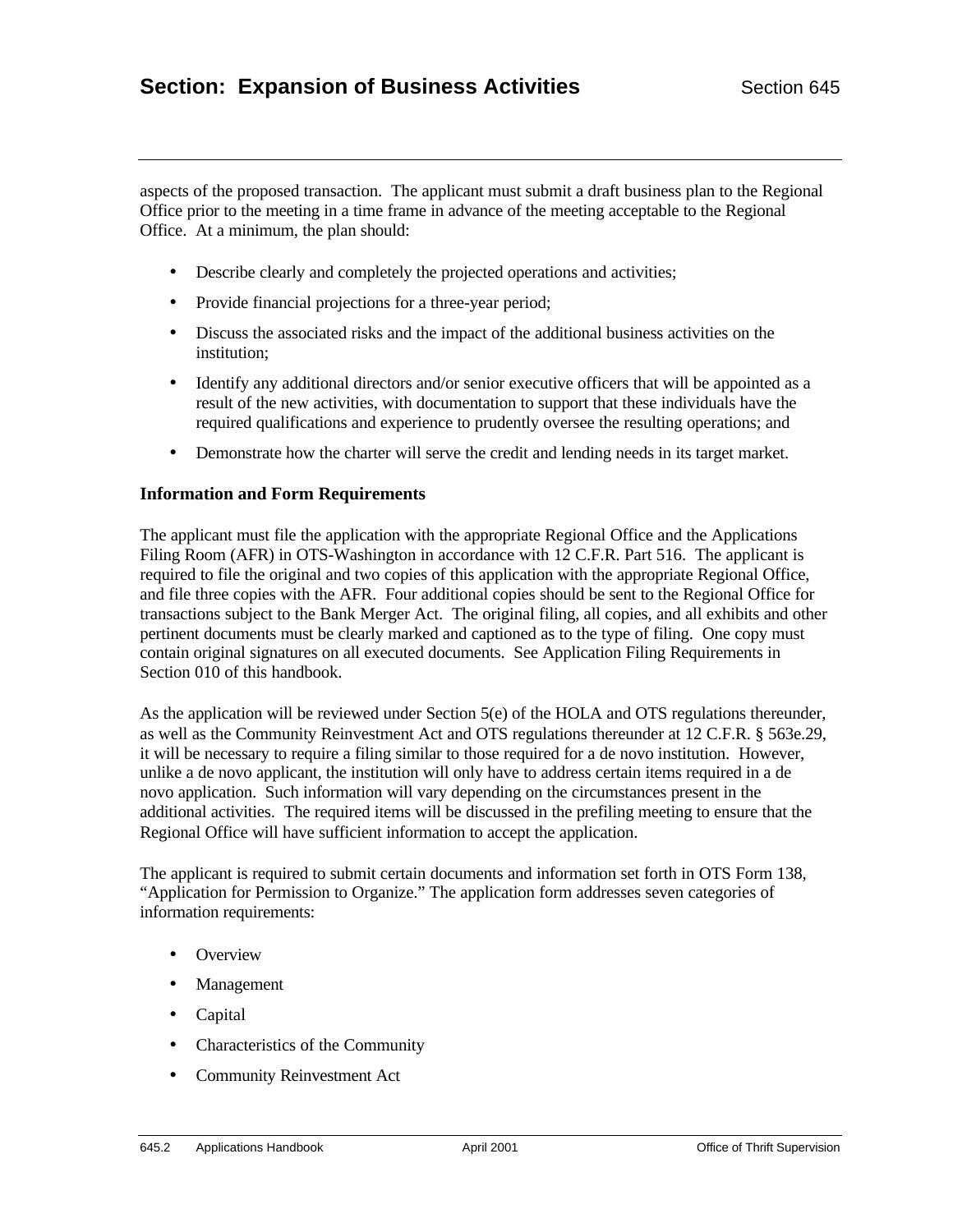- Premises and Fixed Assets
- Other Information

Additional forms to supplement OTS Form 138 may be necessary, i.e., forms seeking approval for subsidiaries, holding companies, trust powers, biographical and financial reports complete with supporting documentation, and business plan. These forms and instructions are available on the OTS Website.

## **Confidentiality**

The applicant must submit in writing, concurrently with the submission of the application, any requests to keep specific portions of the application confidential. In accordance with the Freedom of Information Act, the request should discuss the justification for the requested treatment and should specifically demonstrate the harm (e.g., to competitive position, invasion of privacy) that would result from the public release of information. OTS will not treat as confidential the portion of an application describing the plan to meet the Community Reinvestment Act objectives.

Information for which confidential treatment is requested should be: (i) specifically identified in the public portion of the application by reference to the confidential section; (ii) separately bound; and (iii) labeled "confidential." The applicant should follow these same procedures when filing supplemental information to the application. OTS will determine whether information designated as confidential must be made available to the public under the Freedom of Information Act. OTS will advise the applicant before it makes information designated as confidential available to the public.

#### **Special Considerations**

#### *Publication Requirements*

The applicant must publish notice of its intent to engage in additional activities no earlier than seven days before and no later than the date of filing of the application, in accordance with the requirements of 12 C.F.R. Part 516, Subpart A. Notice must be published in a newspaper printed in the English language and having a general circulation in the community in which the home office of the savings institution is located. If the Regional Office determines that the primary language of a significant number of adult residents of the community is a language other than English, the applicant may also be required to publish notice simultaneously in the appropriate language(s).

OTS may require an applicant to publish a new public notice of the application in circumstances when an applicant submits a revision to the application, or submits new or additional information, or when a major issue of law or change in circumstance arises after filing the application. OTS has the discretion in these circumstances to require republication if it determines that the public has not had adequate notice and opportunity to comment on the application due to the substantial change. OTS will notify the applicant if a new public notice of a revised application must be published.

Additional public notice requirements may apply for transactions involving mergers or branch purchase applications filed pursuant to 12 C.F.R. § 563.22, or holding company applications filed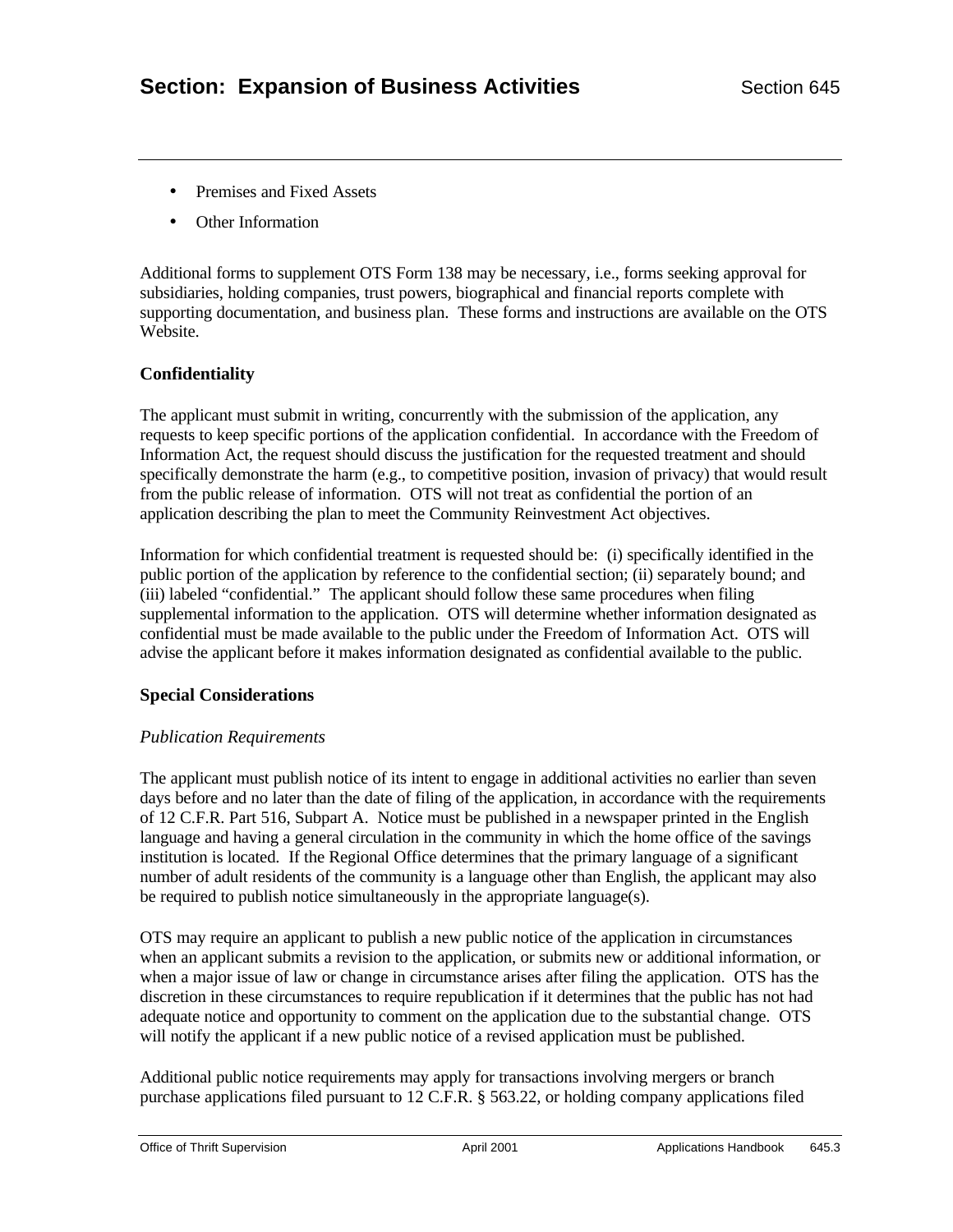pursuant to 12 C.F.R. § 574.3. Combined public notice may be published consistent with existing OTS policy. See Publication Forms Section 020 of the handbook for examples of publication language.

• Comment Procedures

Any person may submit a written comment to the Regional Office supporting or opposing the application within 25 days after the filing date of the application. OTS will not consider any late filed comments unless: the commenter demonstrates good cause for why they could not submit a timely comment, or, OTS concludes that the comment addresses a significant regulatory concern and will assist in the disposition of the application. OTS can extend the 25 day comment period with demonstrated good cause for why a commenter was unable to submit a timely comment. The duration of an extension request is subject to the discretion of OTS on a case-by-case basis, after consideration of the unique circumstances of each extension request.

The comment should recite relevant facts, including any demographic economic or financial data supporting the commenter's position. If the commenter opposes the application, the comment should also: 1) address at least one reason for denial based upon regulatory criteria for denial; 2) support the reason for denial with relevant facts and supporting data; and 3) address how the approval of the application is harmful to the community or the commenter. While OTS will accept and consider all comments, including those that do not meet all of the content criteria, commenters are encouraged to include all relevant information and arguments. The commenter may also request an informal meeting pursuant to 12 C.F.R. §§ 516.120 and 516.170 with their comment, along with a description of the issues and facts to be discussed and justification for why written submissions are insufficient to adequately address those facts or issues.

If the commenter has filed a written request for a meeting and the request contains the required information set forth in 12 C.F.R. § 516.120(b), OTS will arrange a meeting. If an informal meeting is requested, the commenter must simultaneously send a copy of the written request to the applicant. OTS will generally provide an applicant an appropriate opportunity and period of time to respond to submitted comments.

OTS will facilitate the informal meeting between the applicant, the commenter(s) and any other interested person(s). OTS has discretion to determine the format of the meeting, including telephone conference or face-to-face meetings. OTS will inform the applicant and commenters requesting an informal meeting of its decision on a request for a meeting, or of its decision to hold an informal meeting on its own initiative. OTS may also invite any other interested persons to attend. OTS will inform the participants of the date, time, location and format for the meeting in reasonable time in advance. OTS anticipates that informal meetings will be sufficient to facilitate the resolution of issues in most cases.

If an informal meeting fails to facilitate the resolution of issues to the satisfaction of any participant in an informal meeting, OTS may proceed to conduct a formal meeting before a presiding officer upon the filing of a request. Any participant requesting a formal meeting, pursuant to 12 C.F.R. §§ 516.170 and .180, should submit a request to OTS within three days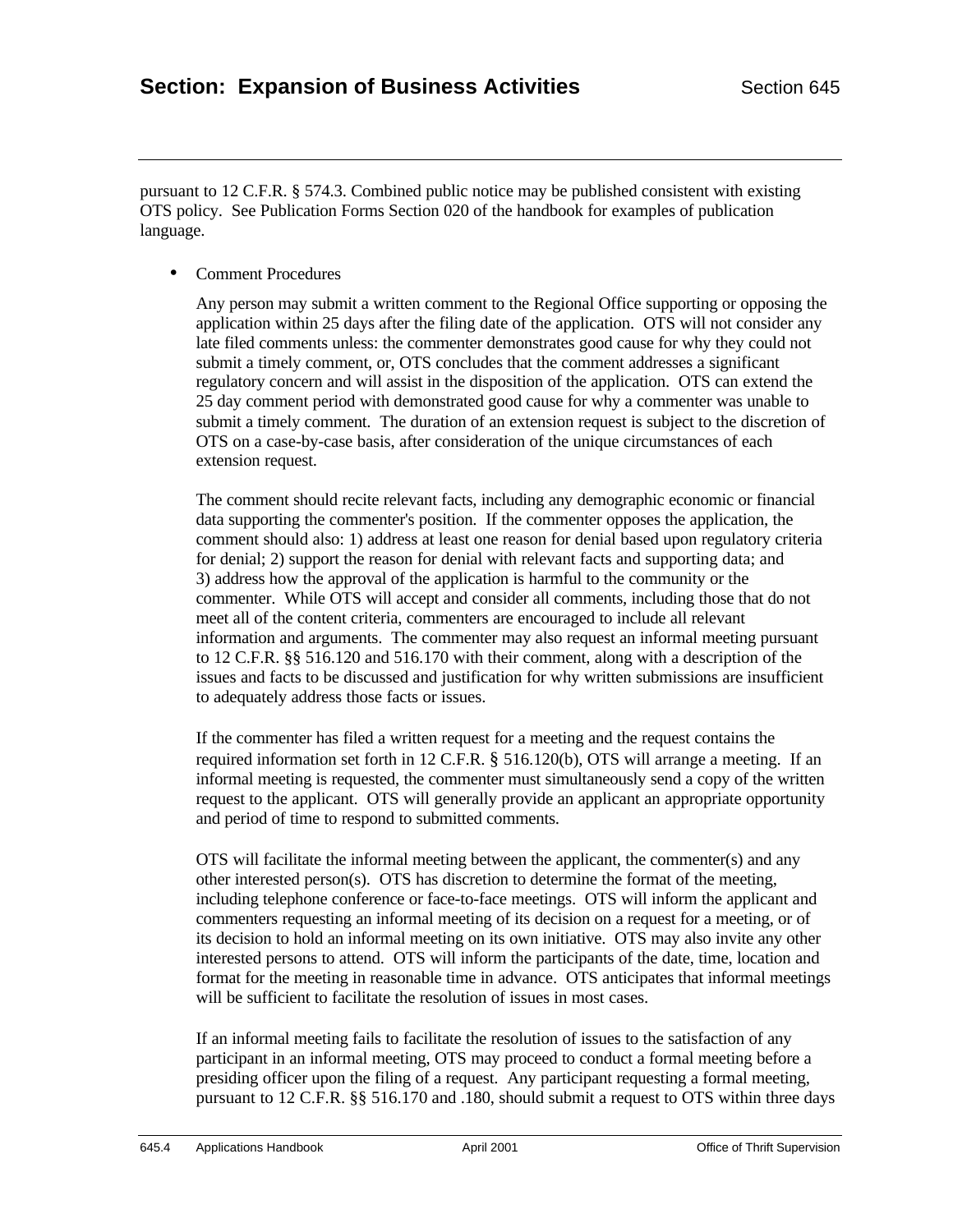after the informal meeting, and provide copies of its request to the other participants of the informal meeting. The request must describe the nature of the issues or facts to be presented, must demonstrate that material issues or facts have not been adequately addressed by the informal meeting, and that a formal meeting is necessary to develop a record sufficient to support a determination on those facts or issues. OTS will not arrange an informal meeting where a request is clearly frivolous or clearly lacking a factual basis. OTS may elect to hold a formal meeting on its own initiative if deemed necessary to assist in the disposition of the application or issues raised by the application.

OTS will issue a Notice of Formal Meeting if it decides to hold a formal meeting, and send the notice to the applicant, to any person requesting a formal meeting, and to any interested person, in its discretion, it desires to invite. Any person receiving the Notice of Formal Meeting must notify OTS within ten days of receipt of the notice of their intent to participate in the meeting. All participants in the formal meeting must provide the names of their presenters and copies of proposed exhibits to OTS, to the applicant, and to any other person designated by OTS, no later than five days before the date of the formal meeting. All presenters of documentary material must furnish copies of the material to OTS and to each other participant. OTS will arrange for a transcript of the meeting, with each participant bearing the cost of any copies of the transcript it requests for its use.

OTS anticipates that most formal meetings will follow an informal meeting. Accordingly, OTS will not grant a request for a formal meeting unless an informal meeting has occurred. However, OTS has the authority to conduct a formal meeting without holding an informal meeting if the meeting is beneficial to the review process and will facilitate a resolution of the issues raised by application.

If OTS has arranged an informal or formal meeting, the processing time frames for the application are suspended until OTS determines that a sufficient record has been developed to address the issues raised in the comments.

## *Background Checks*

OTS policy requires background investigations of all proposed senior executive officers, directors, and any individuals or groups acing in concert who own or control, directly or indirectly, ten percent or more of the institution's stock, if such information has not already been provided to OTS. At a minimum, individuals must submit an Interagency Biographical and Financial form, FBI Fingerprint Card, and a Regulatory Bulletin (RB) 20 Certification Form. RB-20 authorizes OTS to request supplemental information from applicants if the information is useful in completing a thorough background investigation. Applicants can request a waiver from filing portions of this information by providing justification stating why this information is unduly burdensome or unnecessary. Waiver requests will only be granted in limited circumstances and consistent with current OTS policy. The Regional Office will conduct a background investigation in compliance with RB-20. If appropriate, the review may also require OTS to contact other regulatory agencies to seek additional comments on the applicants. Individuals must be fingerprinted by an independent third party unrelated to the individual or companies affiliated with the individual on fingerprint cards bearing the OTS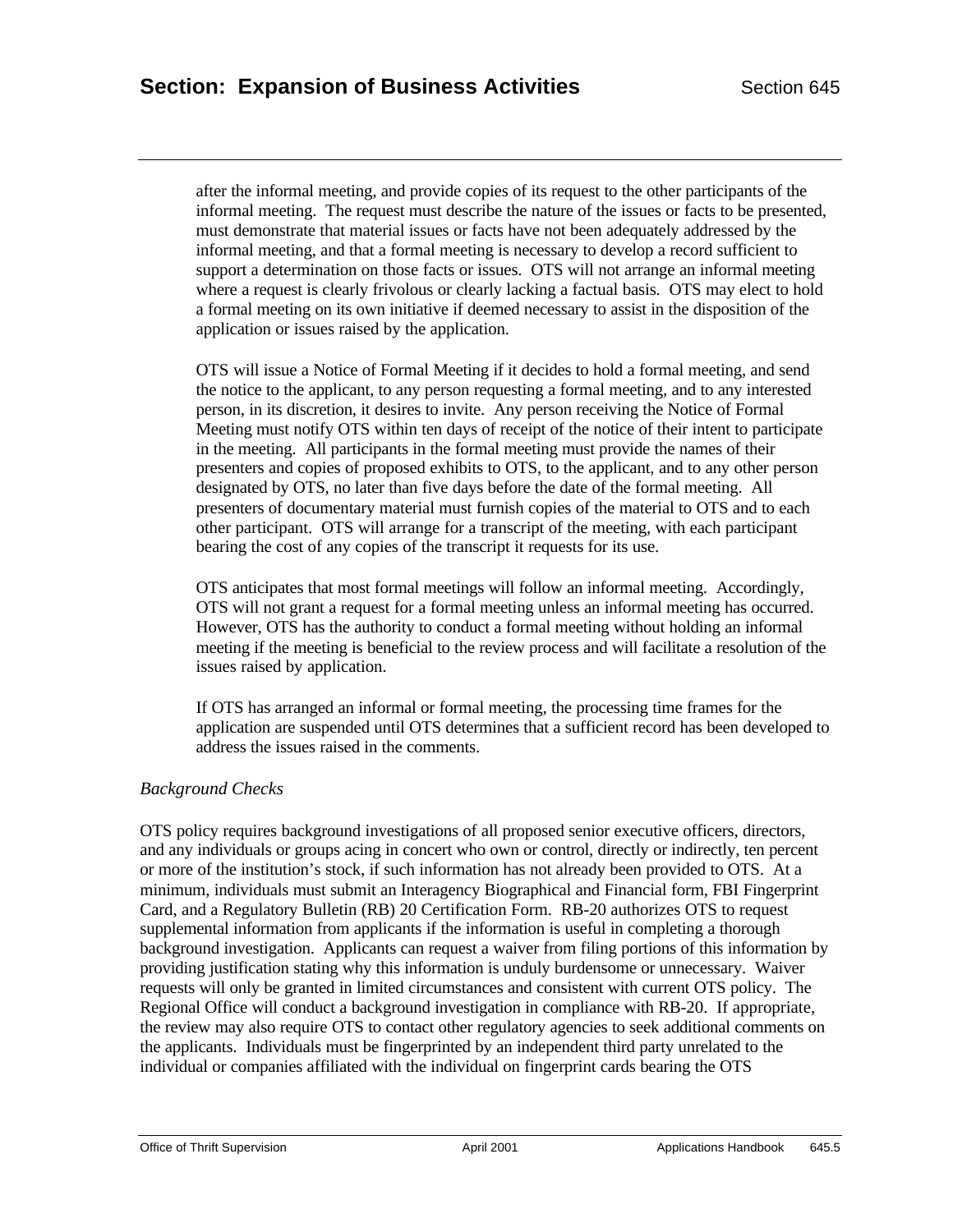identification number. Results of all background checks should be addressed in the Regional Office's digest.

## *Holding Company Applications*

In some cases, the institution's conversion to full service activities may result in a change in the holding company structure that may require the filing of the appropriate holding company acquisition application (typically, an H-(e)1) in addition to the proposed application. The Regional Office should review the proposed transaction to determine whether such an application is warranted.

Subsidiaries of bank holding companies are exempt from submitting a holding company application as a result of the passage of the Economic Growth and Regulatory Paperwork Reduction Act of 1996 (EGRPR). EGRPR adds Section 10(t) to the HOLA, which exempts bank holding companies from having to seek OTS' approval to acquire a thrift institution. The Federal Reserve has the regulatory authority over such a transaction.

#### *National Historic Preservation Act*

If the institution proposes to establish its home or branch office in any historical district, site, building, structure, object or archaeological site, included in, or eligible for inclusion in, the National Register of Historic Places pursuant to the National Historic Preservation Act (NHPA), 16 U.S.C. § 470, the application is subject to the requirements set forth in Section 106 of the NHPA.

Section 106 of the NHPA requires Federal agencies to consider the effects of their actions on historic properties and provide the Advisory Council on Historic Preservation (Advisory Council) an opportunity to comment with regard to such actions. To successfully complete Section 106 review, OTS must:

- Determine if Section 106 of NHPA applies to a given project and, if so, initiate the review;
- Gather information to decide which properties in the project area are listed on or eligible for the National Register of Historic Places;
- Determine how historic properties might be affected;
- Explore alternatives to avoid or reduce harm to historic properties; and
- Reach agreement with the State Historic Preservation Officer (SHPO) or Tribal Historic Preservation Officer (THPO) (where tribal lands or historic properties of significance to such tribes are involved) on measures to deal with any adverse effects or obtain advisory comments from the Advisory Council, which are sent to the head of the agency.

The SHPO/THPO coordinates state participation in the implementation of the NHPA, is a key individual in the Section 106 process, and should be involved in each step.

In order to facilitate the Section 106 review, the institution must indicate in the application if the proposed main office and/or any branch site affects any district, site, building, or structure listed in, or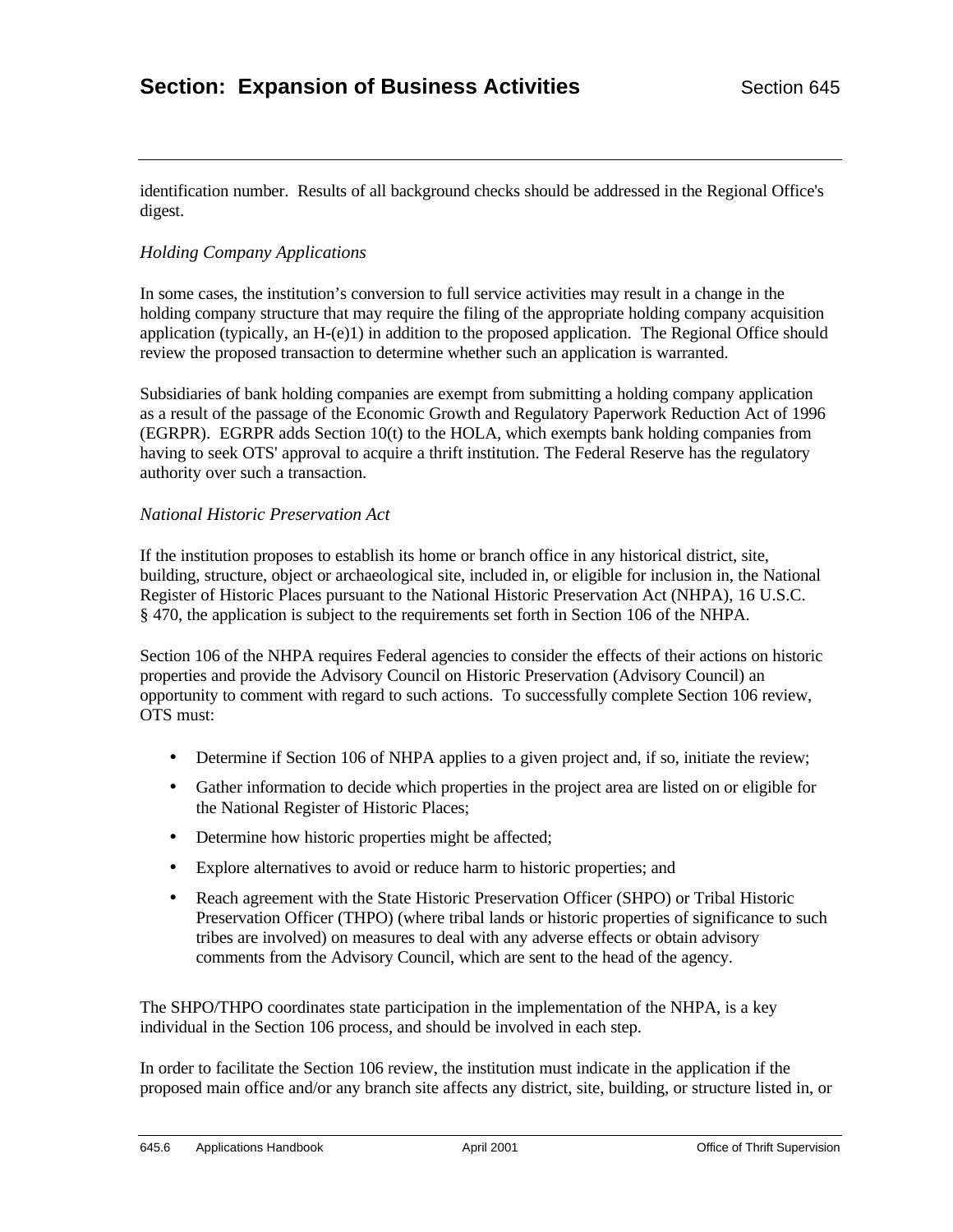eligible for listing in, the National Register of Historic Places, specify how such determination was made (e.g., National Register, SHPO/THPO or other), and provide documentation of consultation with SHPO/THPO.

The involvement of Section 106 of NHPA in an application is considered an issue of law or policy. As a result, the analysis of the application must address the requirements set forth in Section 106 of the NHPA, and the analysis must address the requirements set forth in Section 106 of the NHPA.

#### *National Environmental Policy Act*

Similarly, with respect to the application, the institution should provide a statement on the impact of the proposal on the human environment, including information on changes in air and/or water quality, noise levels, energy consumption, congestion of population, solid waste disposal, or environmental integrity of private land within the meaning of the National Environmental Policy Act, 42 U.S.C. § 3421, et. seq.

## **REGULATORY GUIDELINES**

#### **Processing Procedures and Time Frames**

As this application is nondelegated, correspondence from OTS regarding applications will generally be transmitted from OTS-Washington.

Within five business days of receipt of the application, by both OTS-Washington and the Regional Office, and the application fee, the Regional Office must notify the applicant of the application's receipt. The appropriate application fee must accompany each application in order for it to be considered filed.

For nondelegated applications that involve specialty areas, such as trust activities or CRA issues, a copy of the application must be provided to the corresponding OTS-Washington specialist.

Within 30 calendar days of receipt of a properly submitted application, OTS shall take the following actions.

- Deem the application complete;
- Request, in writing, any additional information necessary to deem the application complete; or
- Decline to further process the application if it is deemed by OTS to be materially deficient and/or substantially incomplete.

Failure by OTS to act within 30 calendar days of receipt of the application for processing shall result in the application being deemed complete, commencing the period for review.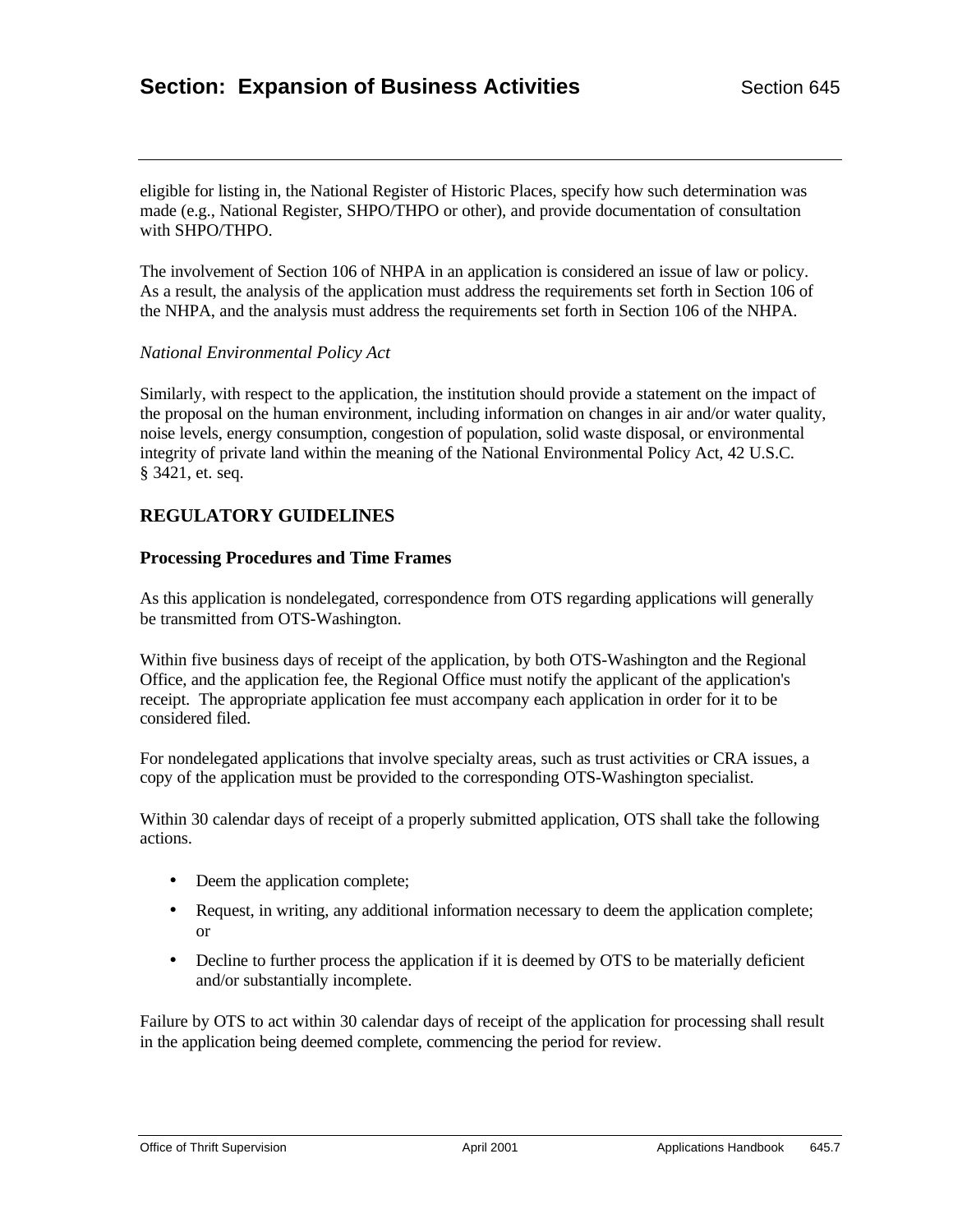OTS must review requests for a waiver of an application requirement that certain information be supplied, in a timely manner. Unless OTS requests, in writing, additional information about the waiver request, or denies the waiver request, the waiver request shall be deemed granted.

If additional information is requested, a response must be submitted within 30 calendar days of the letter requesting such information. The applicant may, in writing, request a brief extension of the 30-calendar day period for responding to a request for additional information, prior to the expiration of the 30-calendar day time period. OTS, at its option, may grant the applicant a limited extension of time in writing. Failure to respond to a written request for additional information within 30 calendar days of such request may be deemed to constitute withdrawal of the application or may be treated as grounds for denial or disapproval of the application.

After the timely filing any additional information in response to any initial or subsequent request by OTS for additional information, OTS has 15 calendar days to review the additional information for completeness or appropriateness and take one of the following actions.

- Request, in writing, any additional information necessary to deem the application complete;
- Deem the application complete; or
- Decline to further process the application if it is deemed by OTS to be materially deficient and/or substantially incomplete.

The 15-day review period commences when the OTS receives a response that purports to respond to all questions in the information request. OTS may extend the 15-day review period for an additional 15 calendar days, if OTS requires the additional time to review the response. OTS will notify the applicant that it has extended the period before the end of the initial 15-day period.

Failure by OTS to act within 15 calendar days of receipt of the additional information shall result in the filed application being deemed complete, commencing the period for review.

During the course of the review period, OTS may decide to conduct an eligibility examination. OTS will not deem an application complete until it concludes the examination. In addition, OTS may request additional information as a result of the eligibility examination that must be submitted in accordance with the time frames set forth in this section.

Once the application has been deemed complete, there is a 60-calendar day review period during which time OTS will take into consideration all factors present in the application and render a decision thereon. If, upon expiration of the 60-day review period, assuming no extension has been granted, OTS has failed to act, the application is deemed approved automatically, and the applicant may thereafter consummate the transaction. If multiple applications are submitted in connection with one transaction, the applicable review period for all applications is the review period for the application with the longest review period, subject to statutory review periods.

During the review period, OTS may request additional information if the information is necessary to resolve or clarify the issues presented in the application. OTS may also notify the applicant that the application is incomplete and require that the applicant submit additional information to complete the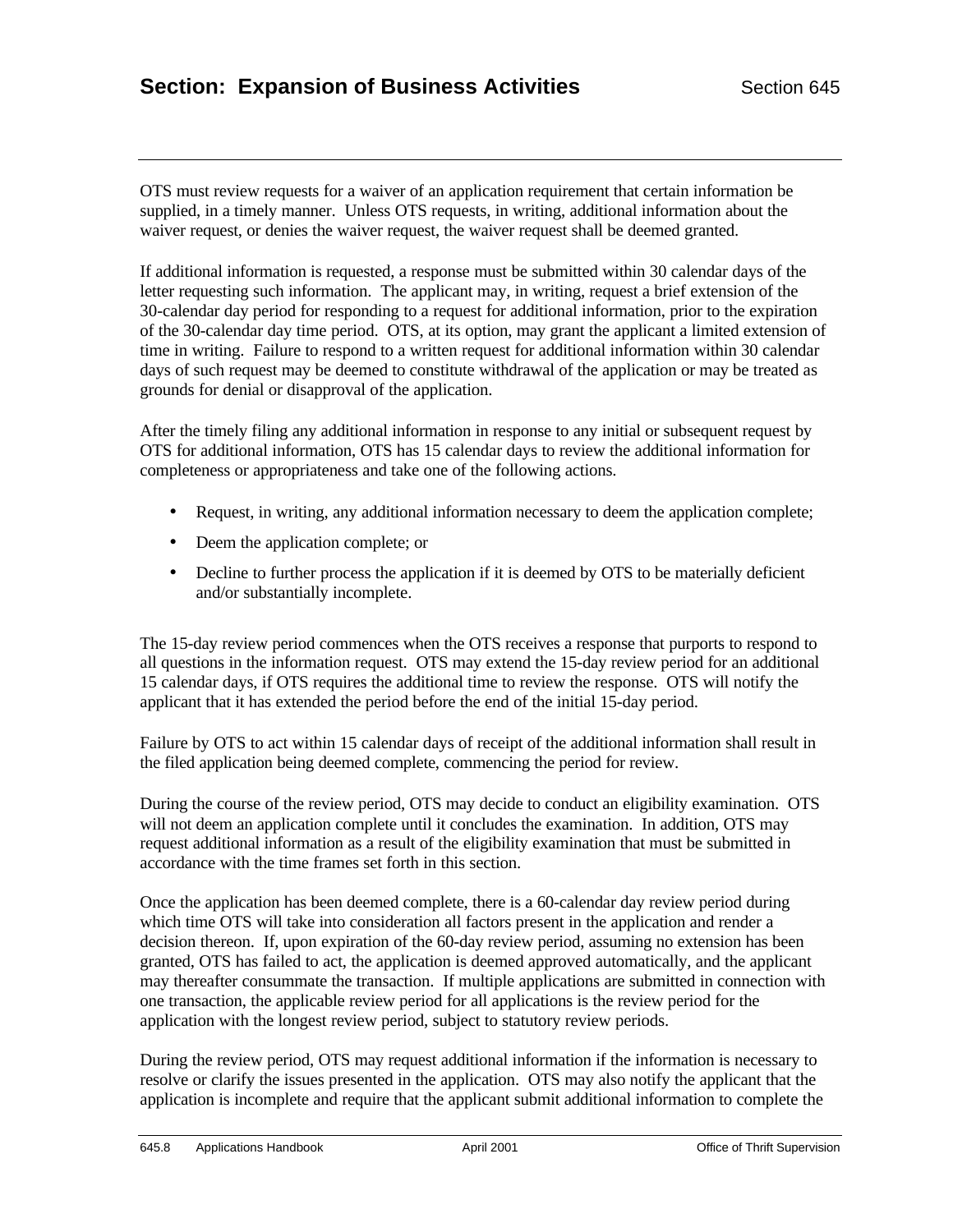application. The review period can be extended an additional 30 calendar days if OTS determines that additional time will be required to analyze the proposed transaction. In such cases, OTS must notify an applicant prior to the expiration of the period for review. In situations in which an application presents a significant issue of law or policy, OTS may extend the applicable period for review of such application beyond the time period for review. In these cases, written notice must be provided to an applicant no later than the expiration of the time period.

For purposes of calculating processing time frames, OTS does not include the day of the act or event, in determining the date the time period commences. In determining the conclusion of a time period, when the last day of the time period is a Saturday, Sunday, or a Federal holiday, the last day will become the next day that is not a Saturday, Sunday, or Federal holiday.

Under 12 C.F.R. § 516.290, if OTS has not acted on a pending application within two calendar years after the filing date, OTS may deem the application withdrawn unless OTS determines that the applicant is actively pursuing a final determination on the application. Applications that are subject to this withdrawal provision are those that have failed to timely take action such as filing required additional information, or OTS has suspended processing of an application based on circumstances that are, in whole or in part, within the applicant's control and have failed to take reasonable steps to resolve these circumstances.

## **Regulatory Criteria**

Section 5(e) of the HOLA, as amended, sets forth the basic criteria that OTS must consider when granting a charter. Although OTS is not specifically granting a charter, the standards set forth in the statute and regulations must be considered when granting additional powers to an institution. Section 5(e) states that OTS may grant a Federal charter only if, in OTS' judgment:

- The persons are of good character and responsibility;
- A need exists for the institution in the community to be served;
- There is a reasonable probability of the institution's usefulness and success; and
- The institution can be established without undue injury to other local thrift and home-financing institutions.

In addition to the Section 5(e) factors noted above, 12 C.F.R. § 543.2(g) also required that OTS consider the following factor for approval:

• Whether the institution will perform a role of providing credit for housing consistent with safe and sound operation of a federal savings institution.

12 C.F.R. § 543.3 also sets forth certain policy considerations regarding applications for permission to organize including: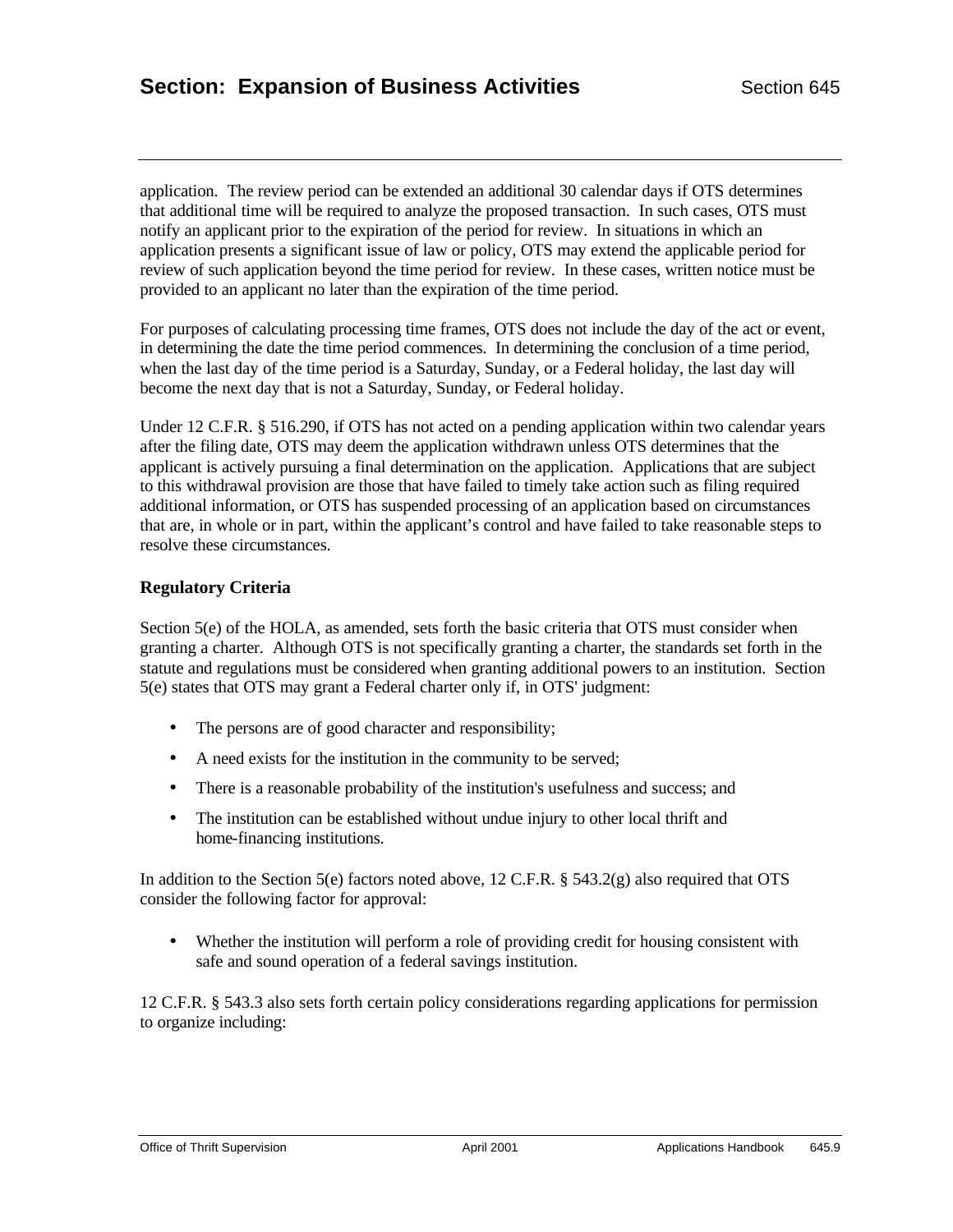• Minimum Initial Capitalization

While not as applicable for this type of applicant, an institution should have at least two million dollars in capital stock or a greater amount to mitigate the risks the institution will incur as a result of the expanded operations. Applications proposing substantial internet-based operations will require additional capital consistent with current OTS policy.

• Business Plan

The applicant shall submit a business plan materially consistent with OTS requirements, describing the major areas of operations for the first three years of the expanded operations. The business plan should address the following areas of operation:

- ∗ Lending, leasing and investment activity, including plans to meet the Qualified Thrift Lender requirements;
- ∗ Deposit, savings and borrowing activity;
- ∗ Interest-rate risk management;
- ∗ Internal controls and procedures;
- ∗ A discussion of the requirements set forth in The Community Reinvestment Act and plans for meeting the credit needs of the community, including low- and moderateincome neighborhoods; and
- ∗ Comprehensive financial projections for the first three years of operation.

The business plan shall provide for the continuation or succession of competent management subject to the approval of the Regional Director, or his/her designee, and shall further provide that any material change in, or deviation from, the business plan must receive the prior approval of the Regional Director, or his/her designee. The business plan must also demonstrate the institution's ability to maintain required minimum regulatory capital pursuant to 12 C.F.R. Parts 565 and 567 for the duration of the plan.

• Composition of the Board of Directors

As required by regulation, a majority of the institution's board of directors must be representative of the state in which the institution is located. The board must be diversified and composed of individuals with varied business and professional experience. In addition, no more than one-third of the board of directors may be in closely related businesses, except in the case of a institution that is wholly owned by a holding company with substantial economic substance. The background of each director must reflect a history of responsibility, personal integrity, and competence sufficient to direct the institution in a safe and sound manner.

• Policies Pertaining to Management Officials

In addition to new officers and directors, any stockholders that acquire ten percent or more of the stock of the institution as a result of the transaction will be considered management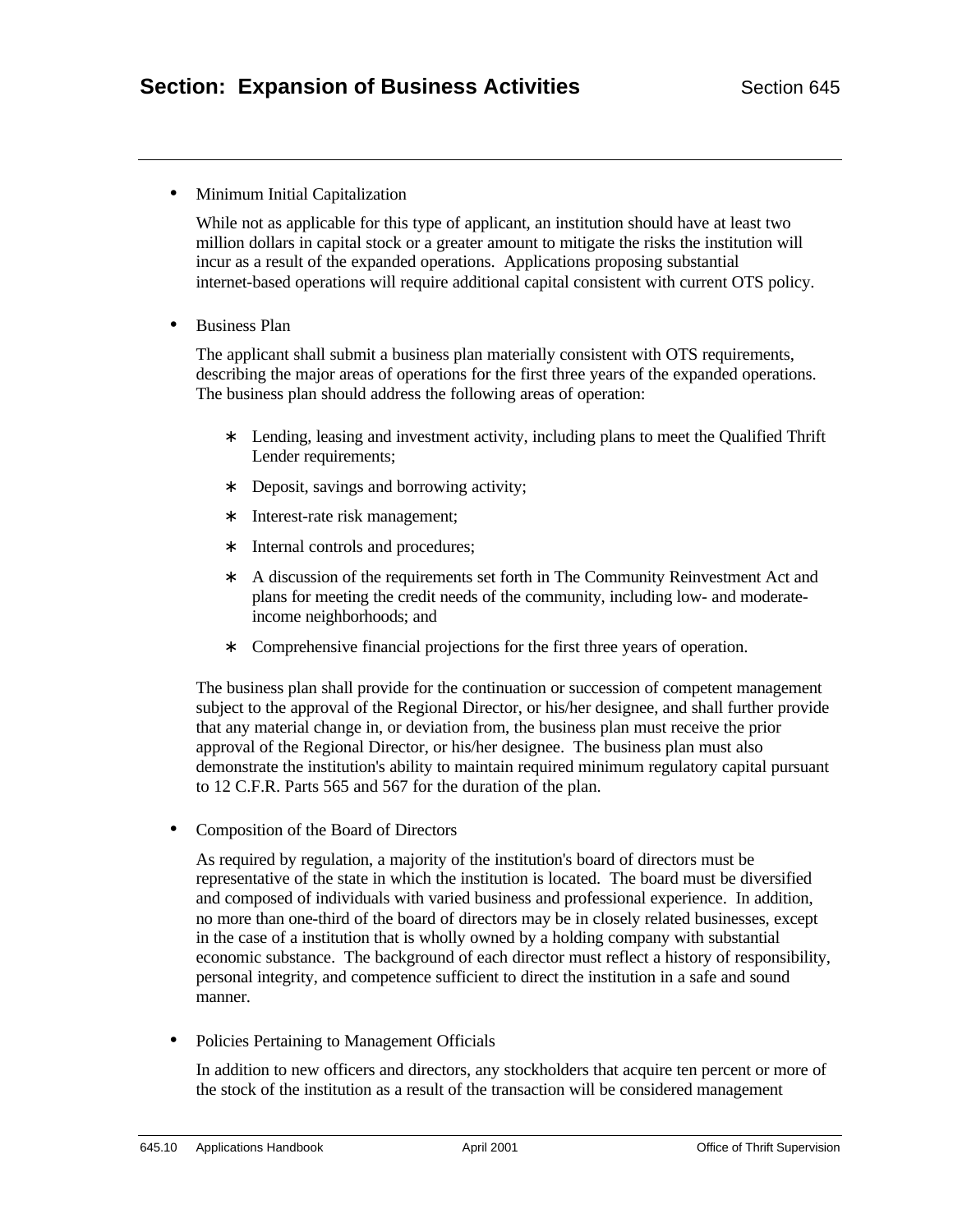officials of the institution for the purpose of OTS's evaluation of the character and qualifications of the institution's management. These individuals will be required to submit to the Regional Office an Interagency Biographical and Financial Report (OTS Form 1623), FBI Fingerprint Card and RB-20 Applicant Certification.

Pursuant to 12 C.F.R. § 563e.29, OTS must consider the institution's plans for meeting its objectives under the Community Reinvestment Act. OTS will review the proposed plan for satisfying the CRA and may deny or condition approval based upon this review.

## **Decision Guidelines**

The statutory and regulatory requirements are designed to ensure the viability and safe and sound operation of the institution. In general, the analysis should conclude that capital is sufficient to engage in the additional activities and management has the necessary expertise and controls to implement the additional activities. In addition, OTS should conclude that the community will be served and that the proposed activities will be done in compliance with applicable rules and regulations. If, based upon the review, OTS have determined that the additional activities will adversely effect or jeopardize the financial well being of the institution or be detrimental to the community; a denial recommendation may be the course of action. OTS should consider the following factors in analyzing the application to determine if the transaction satisfies the applicable statutory and regulatory criteria for approval:

- Did the applicant submit the following forms and information?
	- ∗ Appropriate and properly executed application OTS Form 138 for Permission to Organize;
	- ∗ Each newly appointed director/trustee, senior officer and new controlling shareholder(s) must submit an OTS Form 1623 (Interagency Biographical and Financial Report), properly executed RB-20 Certification and FBI Fingerprint Card;
	- ∗ Resume or description of the managing officer's qualifications and discussion of salary and benefits, if a change has occurred;
	- ∗ Copies of proposed employment contracts and evidence of regulatory compliance;
	- ∗ Description of any proposed stock option plans;
	- ∗ Three-year business plan;
	- ∗ Charter and bylaws;
	- ∗ Sample Certificates and Passbook Accounts and a legal opinion that such forms of certificate comply with applicable laws, regulations, and the institution's charter and bylaws;
	- ∗ Copies of all proposed contracts with affiliates, all contracts not in the ordinary course of business or in excess of 15 percent of the proposed operating budget;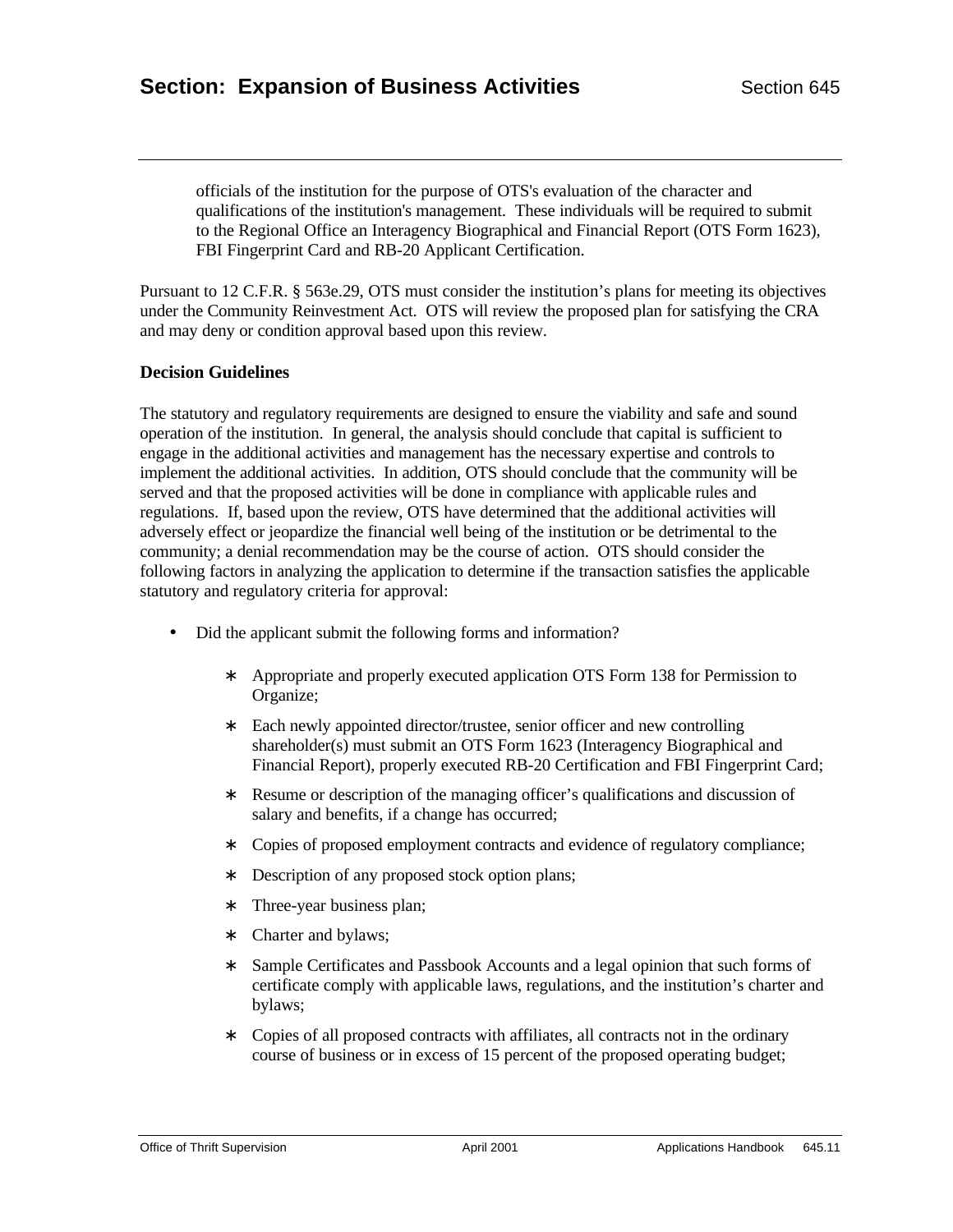- ∗ Map of Primary Market Area. The Map should be outlined with a heavy line to indicate the proposed market area; the proposed office location should be indicated by an encircled x; and home office locations and branch facilities of competing thrift institutions and commercial banks should be clearly identified. The Map must be legible and contain a distance scale;
- ∗ Description of the Proposed Market Area (value, type and number of existing and proposed residential units, shopping centers, office buildings, industries and major economic base, etc.); and
- ∗ The latest audit report and annual report to shareholders.
- Did the certification or background check (FBI, LEXIS/NEXIS and/or Westlaw, and CIIS) of the newly appointed director/trustee, senior officer and new controlling shareholder(s) indicate that they have been the subject of any enforcement, criminal or questionable actions?
- Was any adverse information found in the background reviews not disclosed by any individual in their RB-20 Certification or on OTS Form 1623?
- Do the Interagency Biographical and Financial Reports (OTS Form 1623) disclose any questionable information? (i.e., prior employment with any type of financial institution must be checked.)
- Do the board of directors and senior management, have the qualifications and experience necessary to engage in the additional operating powers in a safe and sound manner?
- Will the board of directors have sufficient independence from its parent holding company to ensure that the institution will continue to operate without undue influence from its parent company and affiliates?
- Will the board of directors continue to meet the composition requirements of 12 C.F.R. §§ 543.3(d) and 563.33(a)?
- Has management established a strong system of internal controls to ensure the overall adequacy and adherence to policies and procedures?
- How has management performed under its existing business plan? Is there a propensity on the part of management and/or the board of directors to forego long-term stability in favor of short-term profits?
- Has the board of directors properly monitored and controlled management's adherence to the institution's business plan?
- Do the proposed employment agreements comply with the requirements of 12 C.F.R. § 563.39 and Regulatory Bulletin 27-a?
- Does the proposed business plan satisfy OTS requirements?
- Are the institution's new business plan and its underlying assumptions reasonable?
- Is there a need for the additional products and services in the institution's market area?
- Can the additional operations be established without undue injury to other local thrift and home financing institutions?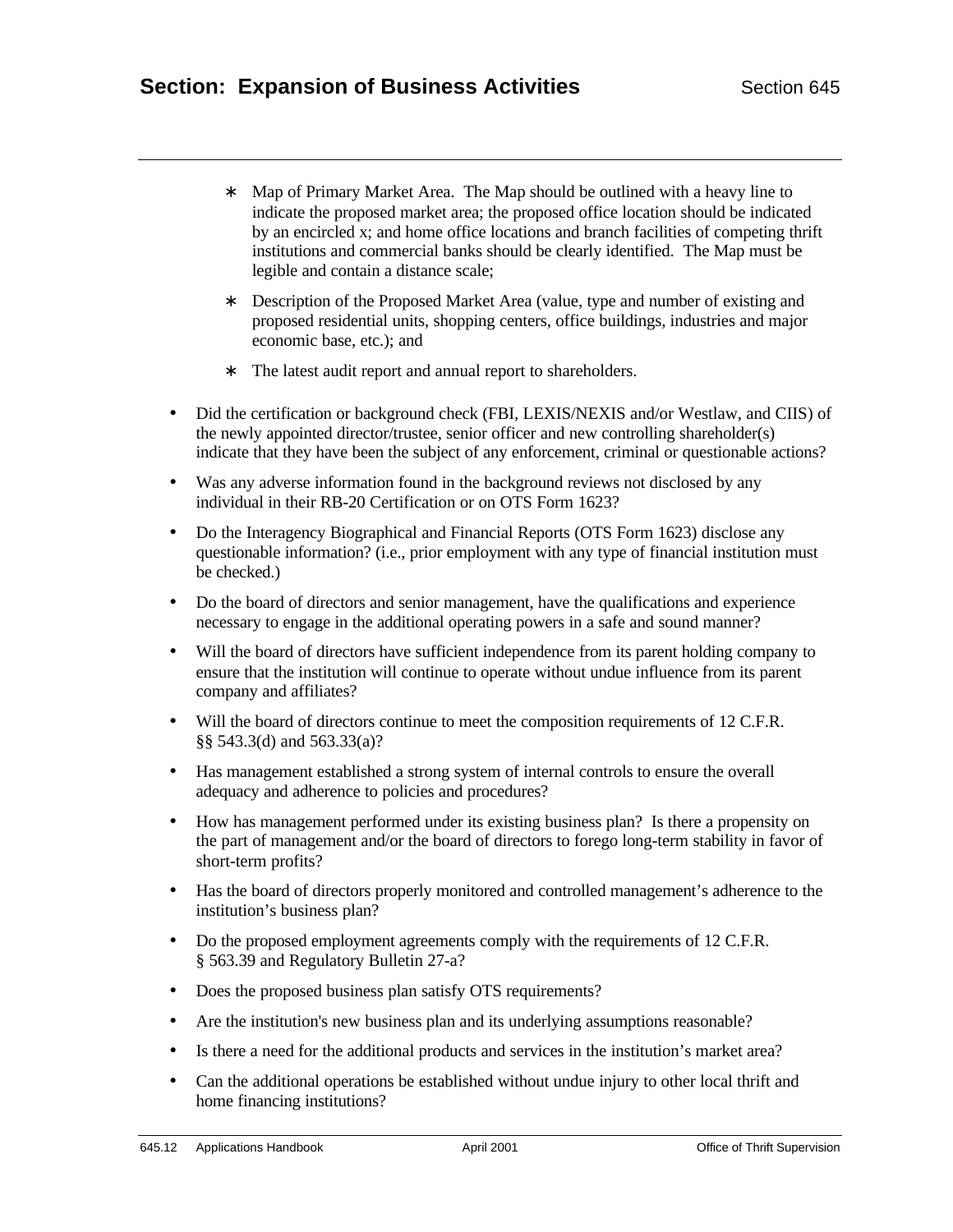- Do the proposed savings and lending services appear reasonable?
- Will the institution rely on the excessive use of brokered deposits?
- Do the new activities present unusually high elements of risk, such as a significant volume of sub-prime loans, speculative lending, or credit card activity?
- Will the proposed balance sheet and business strategy comply with the lending and investment limitations of Section 5(c) of HOLA and 12 C.F.R. Part 560?
- Does the proposed business plan demonstrate compliance with OTS capital requirements over the three-year projections?
- Does the institution have sufficient capital resources necessary to fund the additional operations and offset potential adverse changes in market conditions or poor operating performance?
- Is capital adequate based upon business philosophy or for institutions with specialized operations or higher risk profiles (i.e. internet based banking)?
- If conducting Internet operations, will the Internet banking activities be conducted in compliance with OTS and Interagency policy?
- Does the investment in fixed assets by the institution meet current OTS policy for limitations of initial capital invested in fixed assets?
- In those instances where the office quarters will be purchased or leased from an affiliated person, as defined in 12 C.F.R. § 561.5, did the applicant follow the procedures as set forth in 12 C.F.R. § 563.41?
- Do the business plan projections indicate that QTL compliance will be maintained?
- Does the description of the local community adequately demonstrate the community's credit needs?
- Are the business plan assumptions reasonable and consistent with local community needs?
- Does the description of the proposed market area include historical and projected demographic data and trends, e.g. population, unemployment, income, housing, deposit account activity, etc.?
- For transactions with affiliates, will the transactions and contracts comply with Sections 23A and 23B of the Federal Reserve Act, and with 12 C.F.R. §§ 563.41 and 563.42?
- Do the additional activities raise any cross marketing or tying issues?
- Does the institution have a reasonable plan to meet its obligations under the CRA?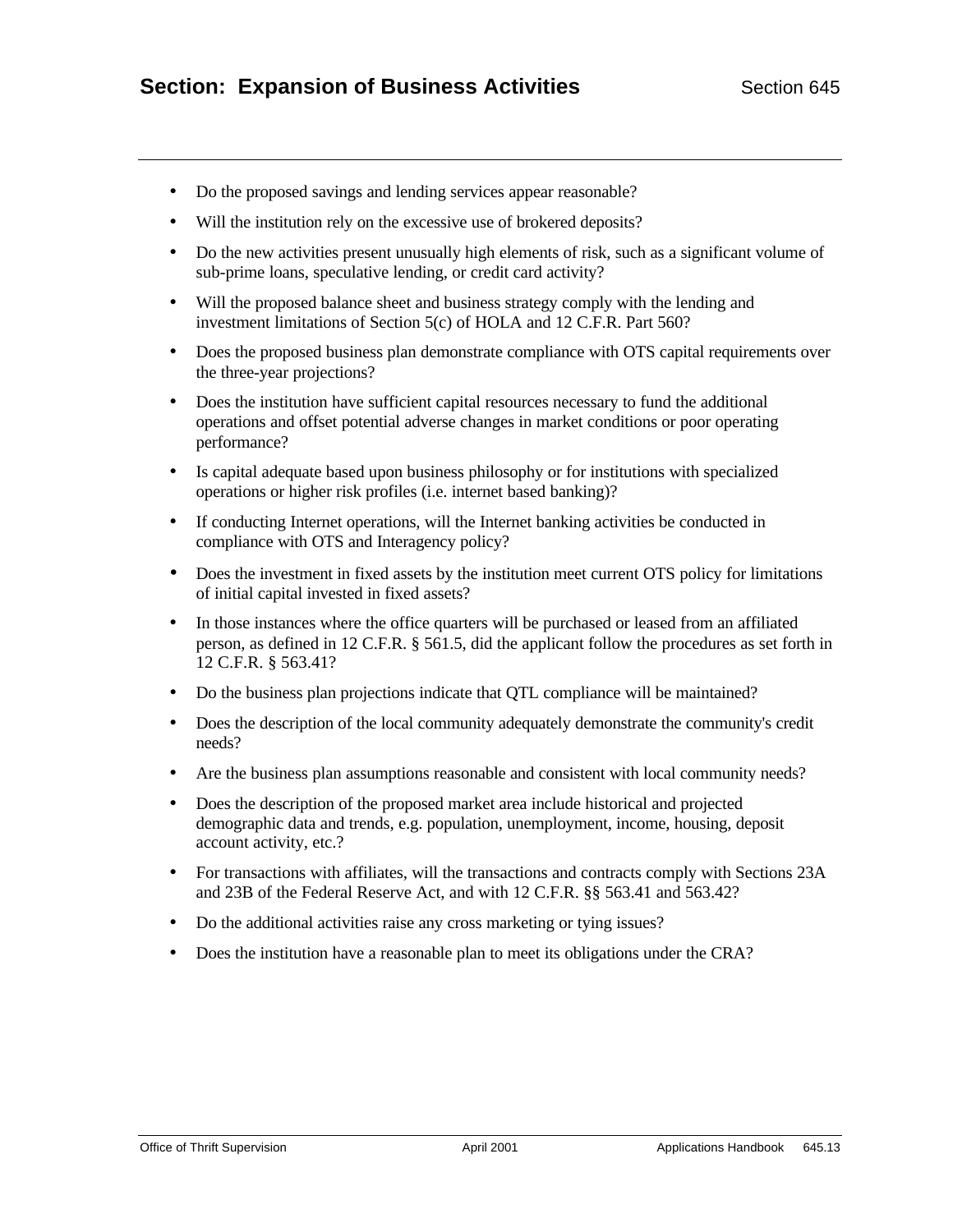## **Conditions**

### *Standard Conditions*

Listed below are the standard conditions of approval for this application type. If OTS imposes any additional or different conditions, they must be justified in the supporting documentation.

- The institution must receive all required regulatory approvals for the proposed transaction and submit copies of all such approvals to the Regional Director prior to consummation of the proposed transaction;
- The applicant must consummate the proposed transaction within one hundred and twenty (120) calendar days from the date of the approval;
- On the business day prior to the date of consummation of the proposed transaction, the chief financial officers of the proposed holding company(s) and the institution must certify in writing to the Regional Director that no material adverse events or material adverse changes have occurred with respect to the financial condition or operation of the proposed holding company(s) and the institution as disclosed in the applications. If additional information having an adverse bearing on any feature of the applications are brought to the attention of the proposed holding company(s), the institution, or OTS since the date of the financial statements submitted with the applications, the transaction must not be consummated unless the information is presented to the Regional Director, and the Regional Director provides written non-objection to consummation of the transaction;
- The institution must advise the Regional Director in writing within 5 calendar days after the effective date of the proposed transaction: (a) of the effective date of the proposed transaction; and (b) that the transaction was consummated in accordance with all applicable laws and regulations, the applications, and the approval; and
- The applicant must operate within the parameters of its business plan. The proposed holding company(s) and the institution must submit any proposed major deviations or material changes from the plan (including changes resulting from decisions made by the holding company), for the prior, written non-objection of the Regional Director. The request for change must be submitted a minimum of 60 calendar days before the proposed change is implemented with a copy provided to the FDIC Regional Office.

OTS may condition its approval of applications filed by limited purpose or wholesale institutions to expand its business activities to additional nonstandard conditions. If such nonstandard conditions are utilized, the Regional Office's digest must include appropriate justification for imposing such condition.

Any nonstandard conditions incorporated into the approval letter must be summarized in the National Applications Tracking System record for the application. This requirement helps OTS to provide the public a complete listing of all applications approved with nonstandard conditions of approval.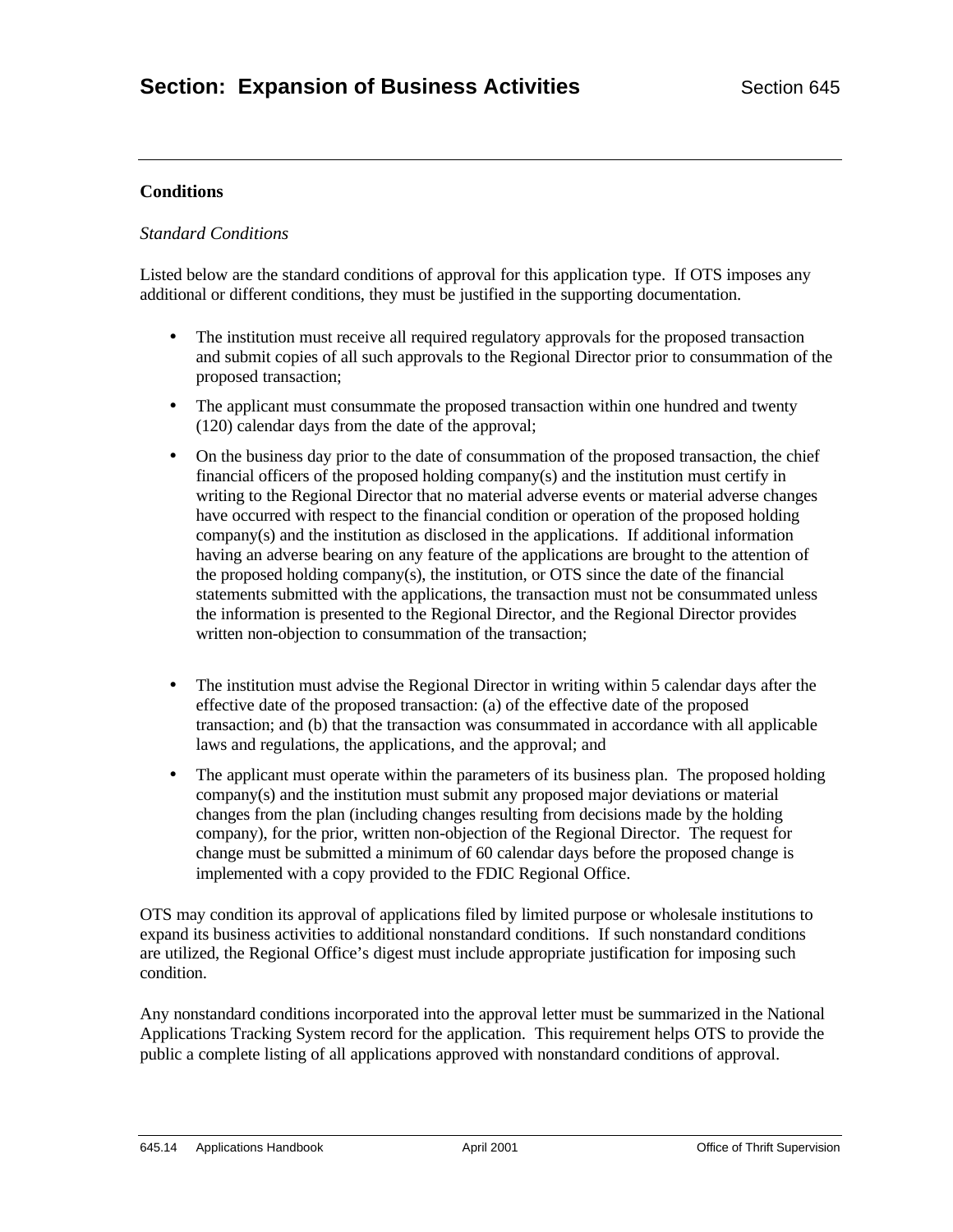## **RECORDKEEPING REQUIREMENTS**

OTS is required to consolidate all correspondence related to the processing of the notice or application into a file copy to be sent to a central file. Both the Regional Office and OTS-Washington will maintain a separate file copy for nondelegated filings. The file copy must include a copy of the original filing including all exhibits, all amendments, all internal and external correspondence between interested parties, all documentation associated with the review and analysis of the filing, and all decision, recommendation memorandum, and compliance material. The file copy must be organized and separated into public and confidential material, and clearly identified as such. The public and confidential sections must be arranged in chronological order.

## **MONITORING AND CONTROL**

The approval order or letter will generally include conditions of approval. The Regional Office will monitor compliance with all conditions imposed in connection with an application's approval. The applicant must submit evidence of satisfaction of the conditions included in the approval order or letter to the Regional Office within the stated time frames.

OTS should notify the appropriate staff responsible for the supervision and examination of the institution regarding the action taken on an application. In addition, OTS should provide the appropriate staff with copies of the approval order or letter. If an application is approved, the first examination of the institution following the approval should include a review of compliance with all conditions of approval and any changes in operations as a result of the transaction.

A review of the application file should be made after all compliance material is received to ensure that the file is complete. Any deficiencies should be corrected before the file is sent to storage.

OTS-Washington may conduct a post audit review of the application in the Regional Office, including a review of the documentation maintained in the application file.

## **INFORMATION SOURCES**

#### **Statutes**

| 12 U.S.C. § 1464          | HOLA Section 5(b); Deposits and Related Powers   |
|---------------------------|--------------------------------------------------|
| 12 U.S.C. § 1464          | HOLA Section 5(c); Loans and Investments         |
| 12 U.S.C. § 1464          | HOLA Section 5(e); Character and Responsibility  |
| 12 U.S.C. § 1464          | HOLA Section $5(q)$ ; Tying Arrangements         |
| 12 U.S.C. § 1467a         | HOLA Section 10(m); Qualified Thrift Lender Test |
| 12 U.S.C. § 1468          | HOLA Section 11; Transactions with Affiliates    |
| 12 U.S.C. §§ 2901 et seq. | <b>Community Reinvestment Act</b>                |
| 12 U.S.C. §§ 3201 et seq  | Depository Institution Management Interlocks Act |
|                           |                                                  |